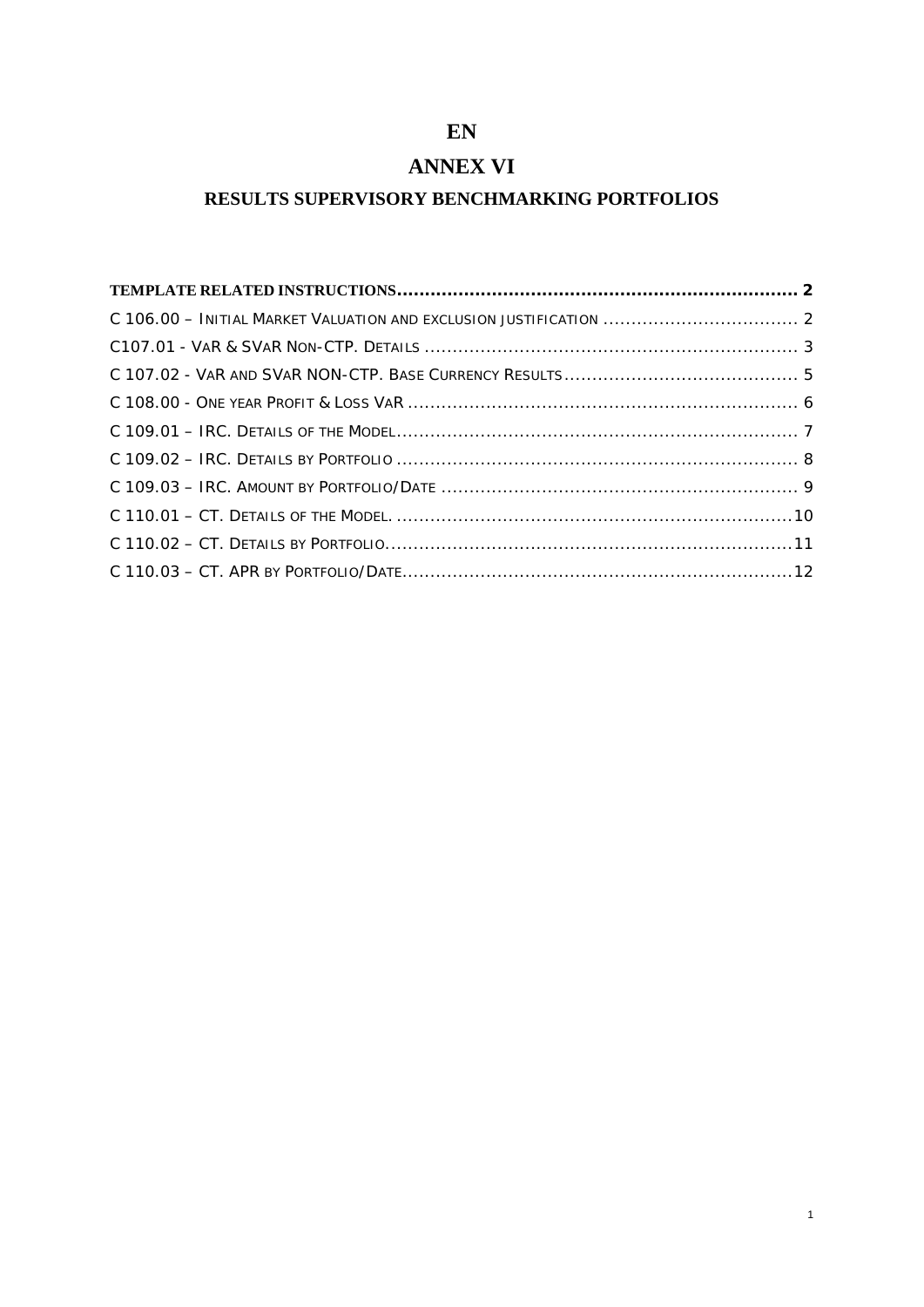## **TEMPLATE RELATED INSTRUCTIONS**

## **C 106.00 – Initial Market Valuation and exclusion justification**

<span id="page-1-1"></span><span id="page-1-0"></span>

| Col- | Label                 | Legal reference     | Instructions                                                                                                |
|------|-----------------------|---------------------|-------------------------------------------------------------------------------------------------------------|
| umn  |                       |                     |                                                                                                             |
| 010  | Portfolio ID          | Section $1 \& 3$ of | Portfolio number taken from Annex V of the ITS                                                              |
|      |                       | <b>ITS Annex V</b>  |                                                                                                             |
| 020  | Modelled<br>Portfolio |                     | The answer shall be either YES or NO                                                                        |
|      | for $Var +$<br>SVaR   |                     |                                                                                                             |
|      | YES/NO)               |                     |                                                                                                             |
| 030  | Portfolio<br>Modelled |                     | The answer shall be either YES or NO                                                                        |
|      | for IRC (YES/NO)      |                     |                                                                                                             |
| 040  | Portfolio<br>Modelled |                     | The answer shall be either YES or NO                                                                        |
|      | for Correlation Trad- |                     |                                                                                                             |
|      | ing (YES/NO)          |                     |                                                                                                             |
| 050  | Rationale for Exclu-  | Article 4 of ITS    | The answer shall be one of the following:                                                                   |
|      | sion                  |                     | Model not authorised by Regulator<br>$\overline{\phantom{a}}$                                               |
|      |                       |                     | Instrument or underlying not authorised internally<br>$\overline{\phantom{a}}$                              |
|      |                       |                     | Underlying or modelling feature not contemplated internally                                                 |
| 060  | Free text box         |                     | Institutions may provide additional information if needed.                                                  |
| 070  | Initial Market Valua- |                     | Initial Market Valuation on 26 October 2015, 4.30 p.m. London time (5.30 p.m. CET)                          |
|      | tion                  |                     | Mark to Market Value of each individual portfolio expressed in units in the BASE currency of the instrument |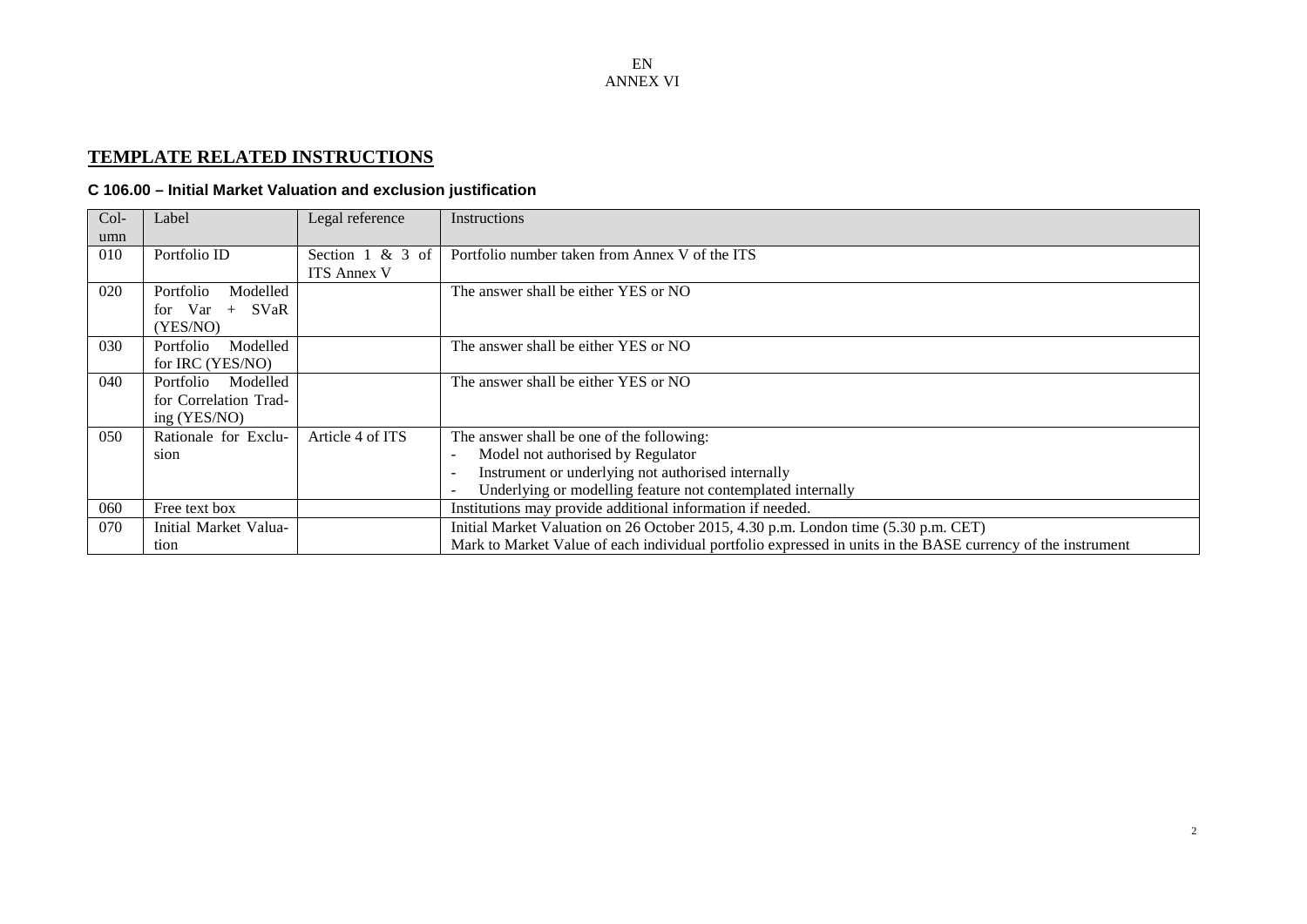#### **C107.01 - VaR & SVaR Non -CTP . Details**

<span id="page-2-0"></span>

| Row | Label              | Legal reference    | Instructions                                                     |
|-----|--------------------|--------------------|------------------------------------------------------------------|
| 010 | Methodology        |                    | The answer shall be one of the following:                        |
|     |                    |                    | <b>Historical Simulation</b>                                     |
|     |                    |                    | Montecarlo<br>$\overline{\phantom{a}}$                           |
|     |                    |                    | Parametric<br>$\overline{\phantom{a}}$                           |
|     |                    |                    | Combination / Other (please specify)<br>$\overline{\phantom{a}}$ |
|     |                    |                    | A blank cell is provided in case there is need for clarification |
| 020 | Computation of 10  | Article 365(1) CRR | The answer shall be one of the following:                        |
|     | day Horizon        |                    | 1 day re-scaled to 10 days                                       |
|     |                    |                    | 10 days with overlapping periods<br>$\sim$                       |
|     |                    |                    | 10 days other Methodology<br>$\overline{\phantom{a}}$            |
|     |                    |                    | A blank cell is provided in case there is need for clarification |
| 030 | Length of observa- | Article<br>365(1)d | The answer shall be one of the following:                        |
|     | tion period        | <b>CRR</b>         | 1 year<br>$\sim$                                                 |
|     |                    |                    | more than 1 and up to 2 years<br>$\sim$                          |
|     |                    |                    | more than 2 and up to 3 years<br>$\overline{a}$                  |
|     |                    |                    | more than 3 years                                                |
|     |                    |                    | A blank cell is provided in case there is need for clarification |
| 040 | Data Weighting     | Article<br>365(1)d | The answer shall be one of the following:                        |
|     |                    | <b>CRR</b>         | Unweighted                                                       |
|     |                    |                    | Weighted<br>$\overline{a}$                                       |
|     |                    |                    | Higher of both metrics                                           |
|     |                    |                    | A blank cell is provided in case there is need for clarification |
| 050 | Backtesting add-on | Article 366(2) CRR | A blank cell is provided in case there is need for clarification |
| 060 | Regulatory add-on  | Article 366(2) CRR | A blank cell is provided in case there is need for clarification |
|     |                    | ('at least 3')     |                                                                  |
| 070 | Methodology        |                    | The answer shall be one of the following:                        |
|     |                    |                    | <b>Historical Simulation</b><br>$\overline{\phantom{a}}$         |
|     |                    |                    | Montecarlo<br>$\overline{\phantom{a}}$                           |
|     |                    |                    | Parametric<br>$\overline{\phantom{a}}$                           |
|     |                    |                    | Combination / Other (please specify)                             |
|     |                    |                    | A blank cell is provided in case there is need for clarification |
| 080 | Computation of 10  | Article 365(1) CRR | The answer shall be one of the following:                        |
|     | day Horizon        |                    | 1 day re-scaled to 10 days                                       |
|     |                    |                    | 10 days with overlapping periods<br>$\overline{\phantom{a}}$     |
|     |                    |                    | 10 days other Methodology                                        |
|     |                    |                    | A blank cell is provided in case there is need for clarification |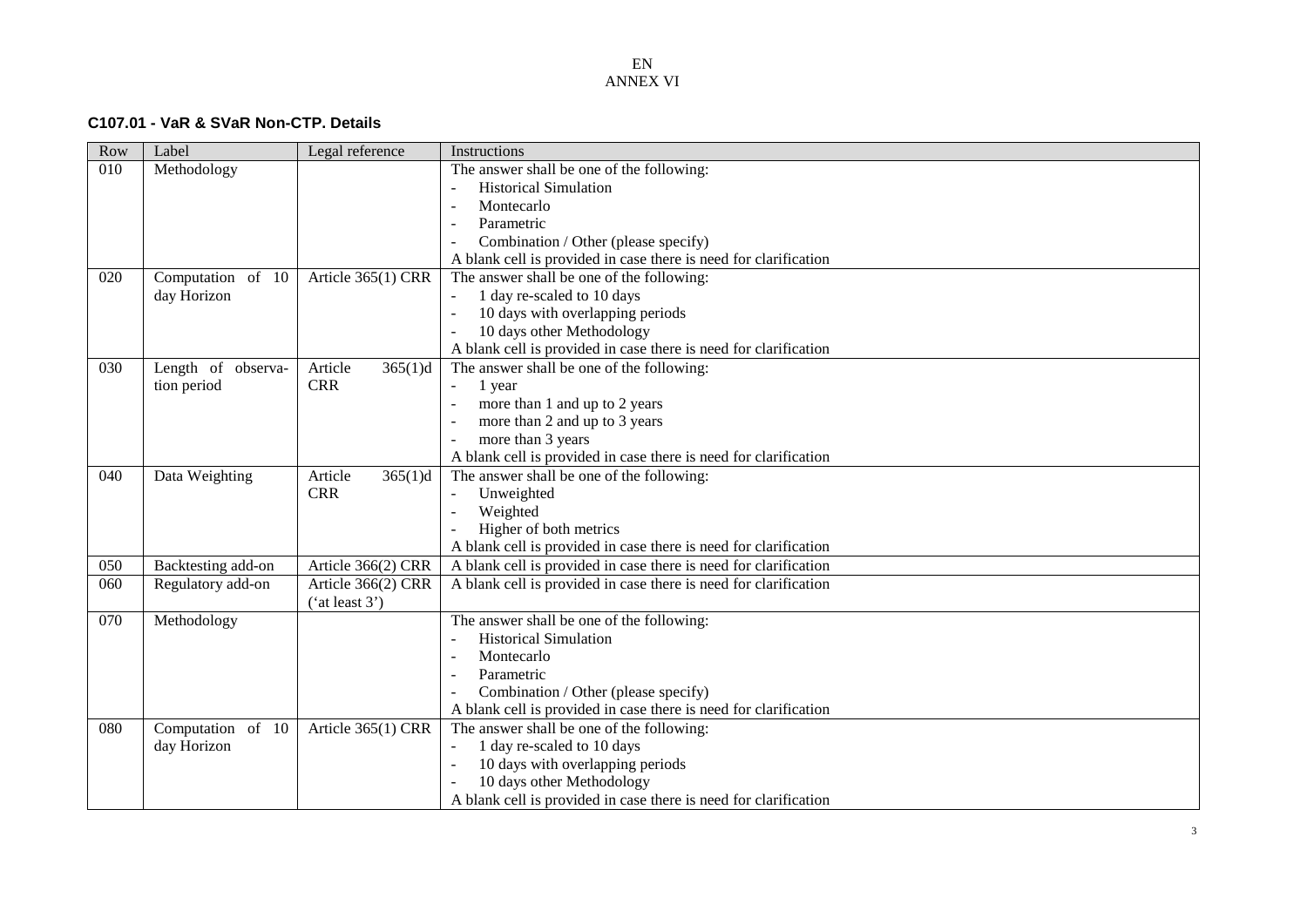| 090 | add-on<br>Regulatory | $\sim$<br>$\sim$<br>∪K.K<br>366<br>Article<br>$\ldots$ | clarification<br>i is provided<br>blank<br>; need<br>. for<br>0.011<br>there<br>1n<br>case<br>$\Delta$ 10<br><b>UU</b><br>-cise<br>. |
|-----|----------------------|--------------------------------------------------------|--------------------------------------------------------------------------------------------------------------------------------------|
|     |                      | <b>. .</b><br>at least 3                               |                                                                                                                                      |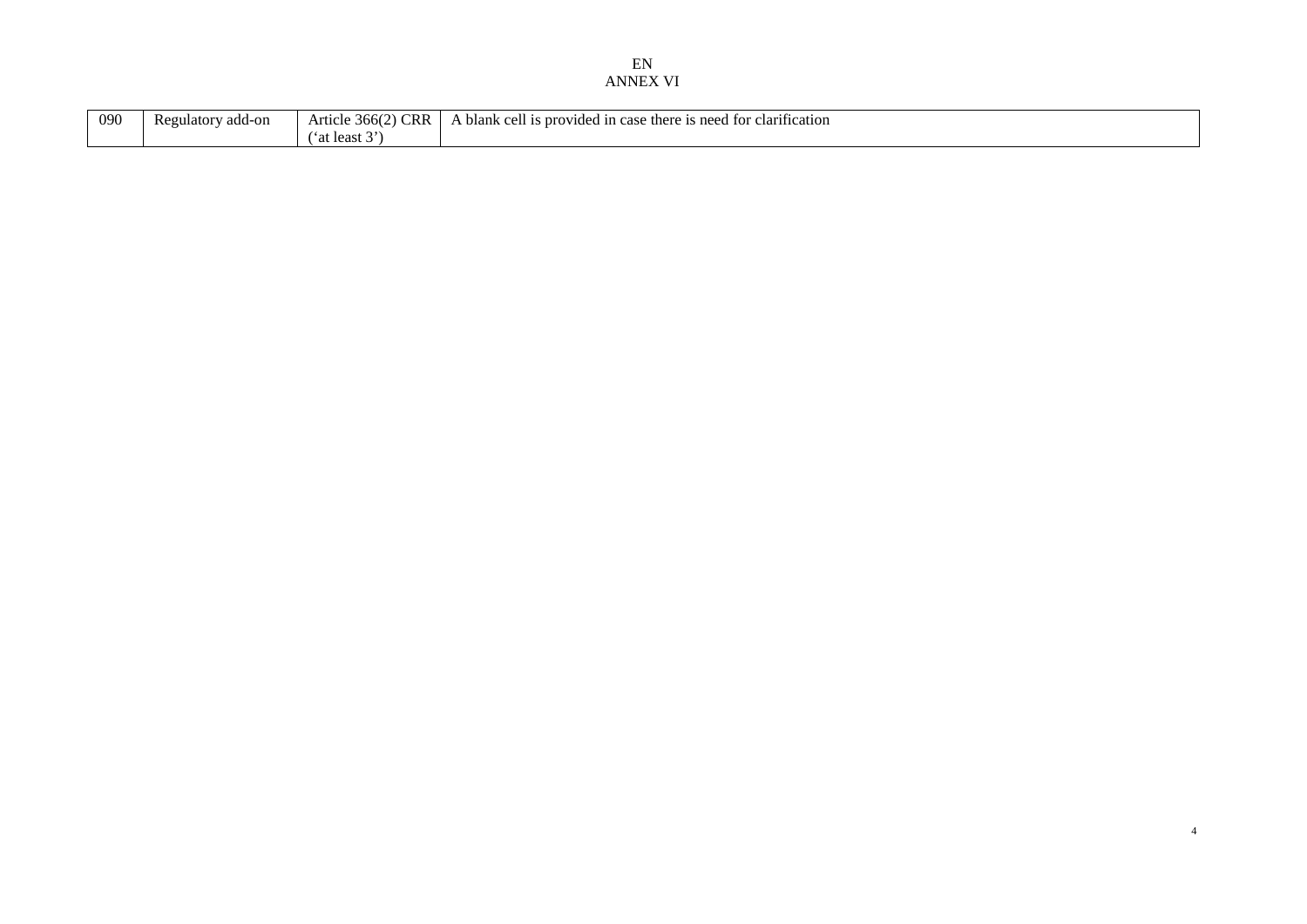## **C 107.02 - VaR and SVaR NON-CTP. Base Currency Results**

| Legal reference      | Instructions                                   |
|----------------------|------------------------------------------------|
| Section 1 of Annex V | Portfolio number taken from Annex V of the ITS |
|                      | $(Section 1)$ .                                |

<span id="page-4-0"></span>

| Column | Label | Legal reference | Instructions                                                                                                             |
|--------|-------|-----------------|--------------------------------------------------------------------------------------------------------------------------|
| 010    | Date  |                 | Date of the VaR/Stressed VaR value.                                                                                      |
|        |       |                 |                                                                                                                          |
|        |       |                 | The following dates shall be reported                                                                                    |
|        |       |                 | 07/12/2015                                                                                                               |
|        |       |                 | 08/12/2015                                                                                                               |
|        |       |                 | 09/12/2015                                                                                                               |
|        |       |                 | 10/12/2015                                                                                                               |
|        |       |                 | 11/12/2015                                                                                                               |
|        |       |                 | 14/12/2015                                                                                                               |
|        |       |                 | 15/12/2015                                                                                                               |
|        |       |                 | 16/12/2015                                                                                                               |
|        |       |                 | 17/12/2015                                                                                                               |
|        |       |                 | 18/12/2015                                                                                                               |
| 020    | VaR   | Article 365 CRR | 10-day VaR obtained for each individual portfolio, without applying the 3+ regulatory multiplier.                        |
|        |       |                 | Figures shall be reported using a minimum precision equivalent to thousands of units and be reported in the Base Cur-    |
|        |       |                 | rency of the portfolio.                                                                                                  |
| 030    | SVaR  | Article 365 CRR | 10-day Stressed VaR obtained for each individual portfolio, without applying the 3+ regulatory multiplier.               |
|        |       |                 | If the bank does not calculate a Stressed VaR on that day of the week leave the cell blank (i.e. no zero values shall be |
|        |       |                 | introduced unless the result of the model is actually zero).                                                             |
|        |       |                 | Figures shall be reported using a minimum precision equivalent to thousands of units and be reported in the Base Cur-    |
|        |       |                 | rency of the portfolio.                                                                                                  |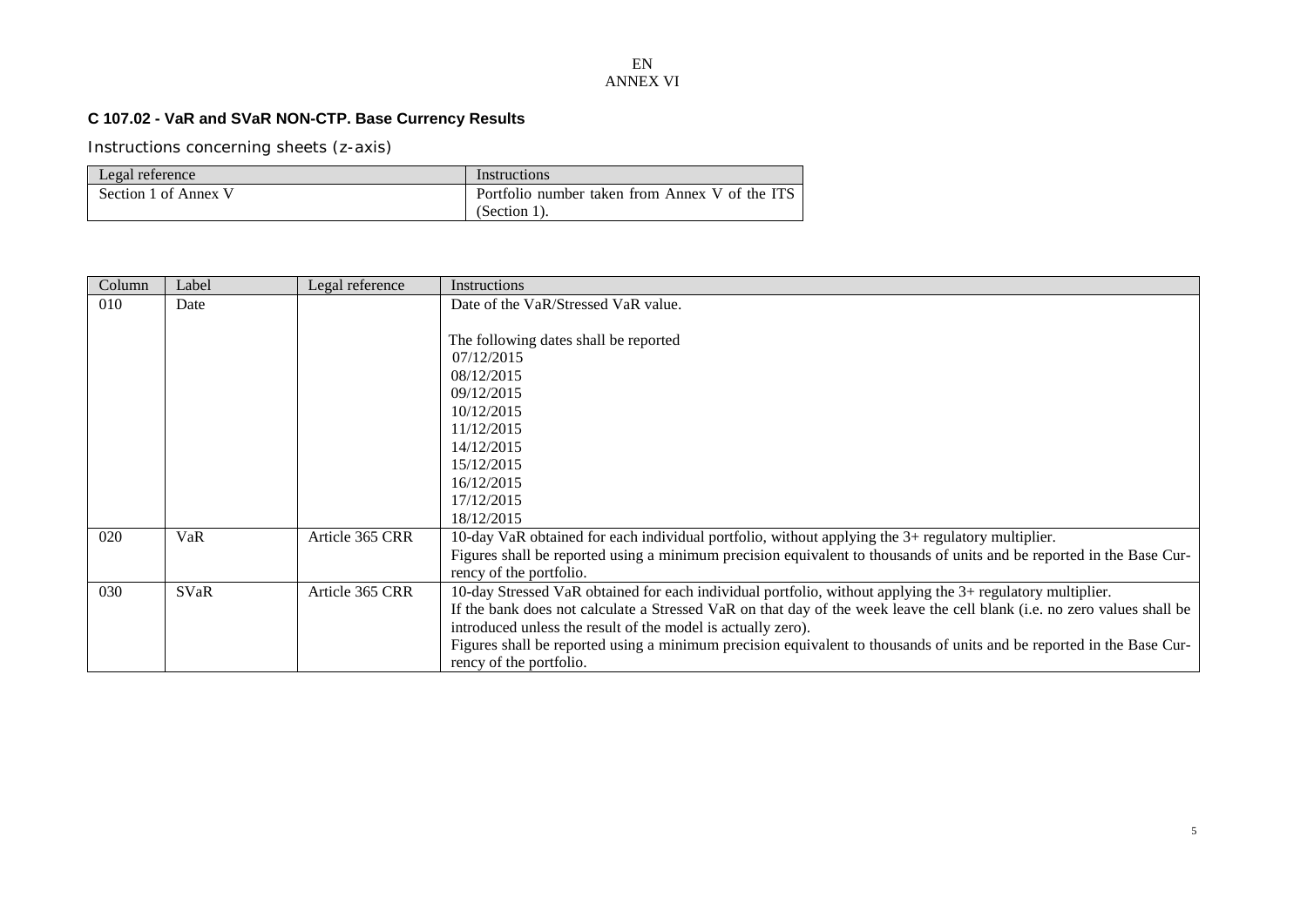### **C 108.00 - One year Profit & Loss VaR**

### Instructions concerning sheets (z-axis)

| Legal reference      | Instructions                                   |
|----------------------|------------------------------------------------|
| Section 1 of Annex V | Portfolio number taken from Annex V of the ITS |
|                      | $(Section 1)$ .                                |

<span id="page-5-0"></span>

| Column | Label     | Legal reference |         | <b>Instructions</b>                                                                                                     |
|--------|-----------|-----------------|---------|-------------------------------------------------------------------------------------------------------------------------|
| -10    | Date      | Article         | 365(1)d | Report for each business days, according to the calendar in the institution's jurisdiction, between 18 December 2015    |
|        |           | <b>CRR</b>      |         | and 19 December 2014.                                                                                                   |
| 20     | Daily P&L |                 |         | Banks that calculate VaR using Historical Simulation shall fill the one-year data series with their portfolio valuation |
|        |           |                 |         | change (i.e. daily P&L) produced on each working day (i.e. by comparing the End of Day valuation on each working        |
|        |           |                 |         | day with the End of Day from the previous working day).                                                                 |
|        |           |                 |         | In case one day is a bank holiday in the jurisdiction, they shall not report any data (i.e. only provide a zero P&L if  |
|        |           |                 |         | there really was no change in the hypothetical value of the portfolio on a given working day).                          |
|        |           |                 |         | Figures shall be reported using a minimum precision equivalent to thousands of units and be reported in the Base Cur-   |
|        |           |                 |         | rency of the portfolio.                                                                                                 |

6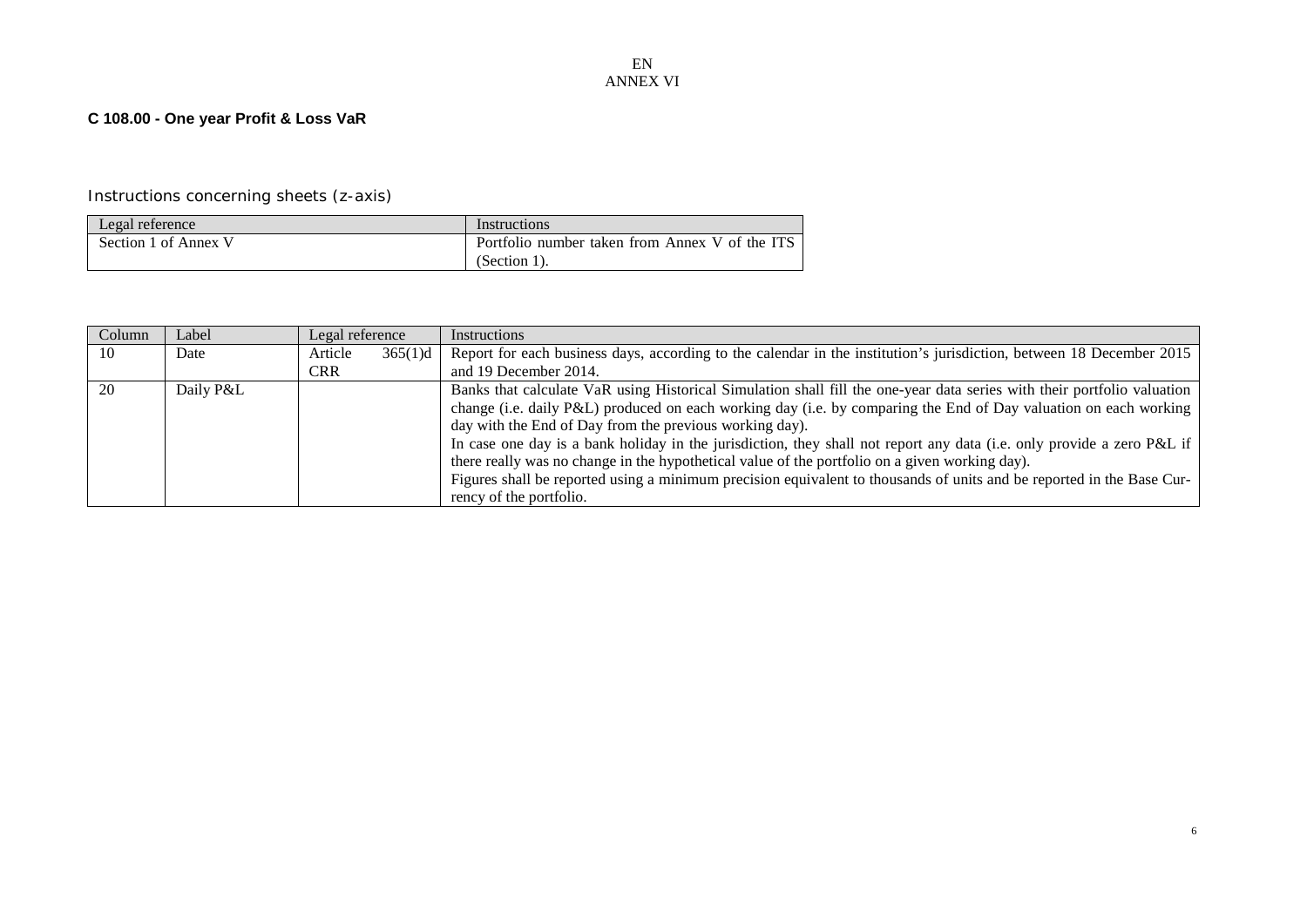#### **C 109.01 – IRC. Details of the Model**

<span id="page-6-0"></span>

| Row | Label               | Legal reference | <b>Instructions</b>                                              |
|-----|---------------------|-----------------|------------------------------------------------------------------|
| 10  | Number of modelling | EBA/GL/2012/3   | Number of modelling factors at the overall IRC Model level       |
|     | factors             |                 | The answer shall be one of the following:                        |
|     |                     |                 | $\overline{\phantom{0}}$                                         |
|     |                     |                 |                                                                  |
|     |                     |                 | More than 2                                                      |
|     |                     |                 | A blank cell is provided in case there is need for clarification |
| 20  | Source of LGDs      | EBA/GL/2012/3   | Source of LGDs at the overall IRC Model level                    |
|     |                     |                 | The answer shall be one of the following:                        |
|     |                     |                 | <b>Market Convention</b>                                         |
|     |                     |                 | LGD used in IRB                                                  |
|     |                     |                 | Other                                                            |
|     |                     |                 | A blank cell is provided in case there is need for clarification |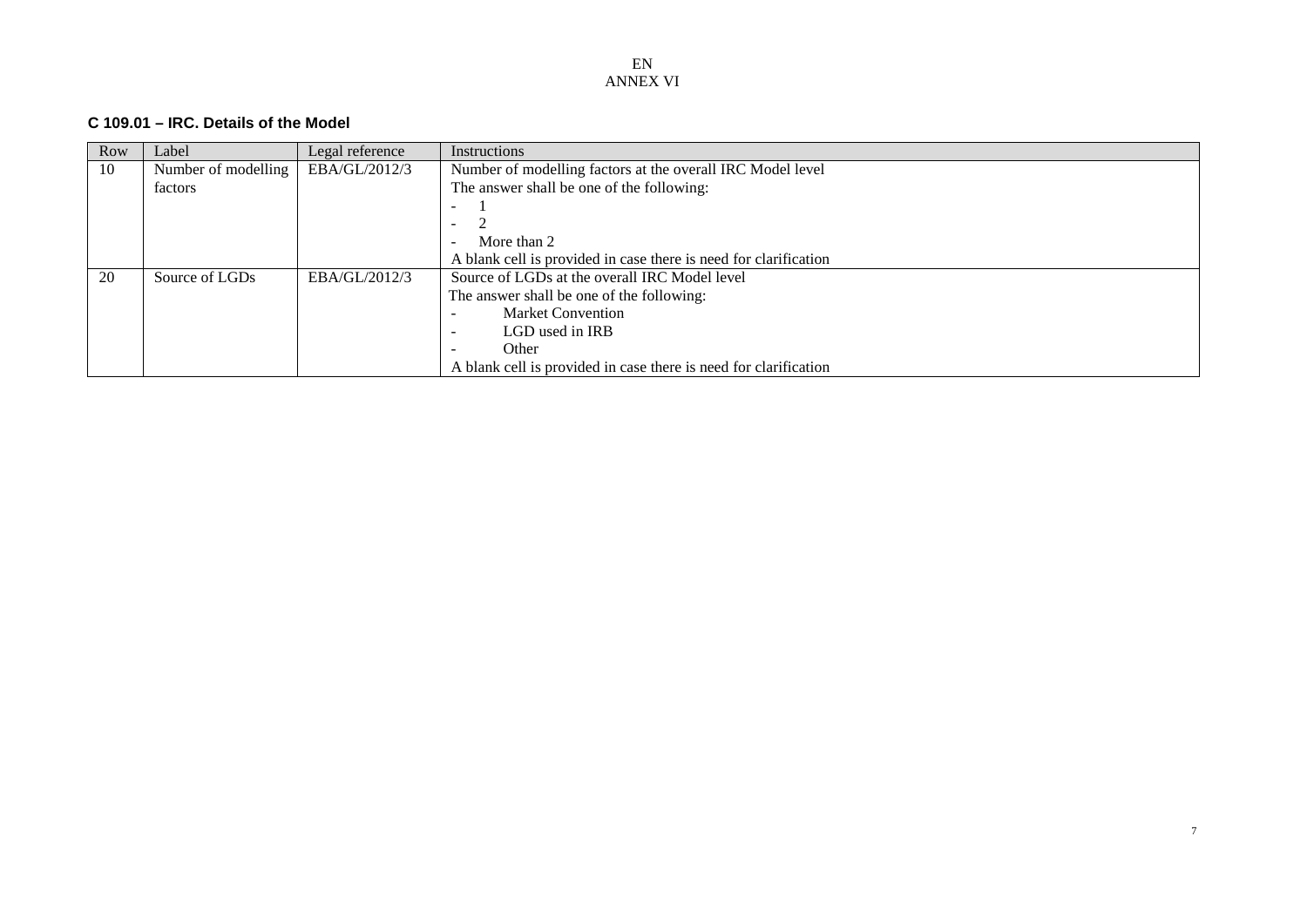## **C 109.02 – IRC. Details by Portfolio**

# Instructions concerning sheets (z-axis)

| Legal reference      | Instructions                                        |
|----------------------|-----------------------------------------------------|
| Section 1 of Annex V | Portfolio number taken from Annex V of the ITS      |
|                      | (Section 1), only for those portfolios where IRC is |
|                      | requested.                                          |

<span id="page-7-0"></span>

| Row | Label                | Legal reference    | Instructions                                                 |  |  |
|-----|----------------------|--------------------|--------------------------------------------------------------|--|--|
| 10  | Liquidity Horizon    | Article 374(5) CRR | Liquidity Horizon applied at the Portfolio level             |  |  |
|     |                      | EBA/GL/2012/3      | The answer shall be one of the following:                    |  |  |
|     |                      |                    | 3 months<br>$\overline{\phantom{a}}$                         |  |  |
|     |                      |                    | 3 to 6 months<br>$\overline{\phantom{a}}$                    |  |  |
|     |                      |                    | 6 to 9 months<br>$\overline{\phantom{a}}$                    |  |  |
|     |                      |                    | 9 to 12 months<br>$\overline{\phantom{a}}$                   |  |  |
| 20  | Source of PDs        | EBA/GL/2012/3      | Source of PDs applied at the Portfolio level                 |  |  |
|     |                      |                    | The answer shall be one of the following:                    |  |  |
|     |                      |                    | <b>Rating Agencies</b>                                       |  |  |
|     |                      |                    | <b>IRB</b>                                                   |  |  |
|     |                      |                    | Market implied<br>$\overline{\phantom{a}}$                   |  |  |
|     |                      |                    | Other                                                        |  |  |
| 30  | Source of transition | EBA/GL/2012/3      | Source of transition matrices applied at the Portfolio level |  |  |
|     | matrices             |                    | The answer shall be one of the following:                    |  |  |
|     |                      |                    | <b>Rating Agencies</b><br>$\overline{\phantom{a}}$           |  |  |
|     |                      |                    | <b>IRB</b>                                                   |  |  |
|     |                      |                    | Market implied                                               |  |  |
|     |                      |                    | Other                                                        |  |  |

8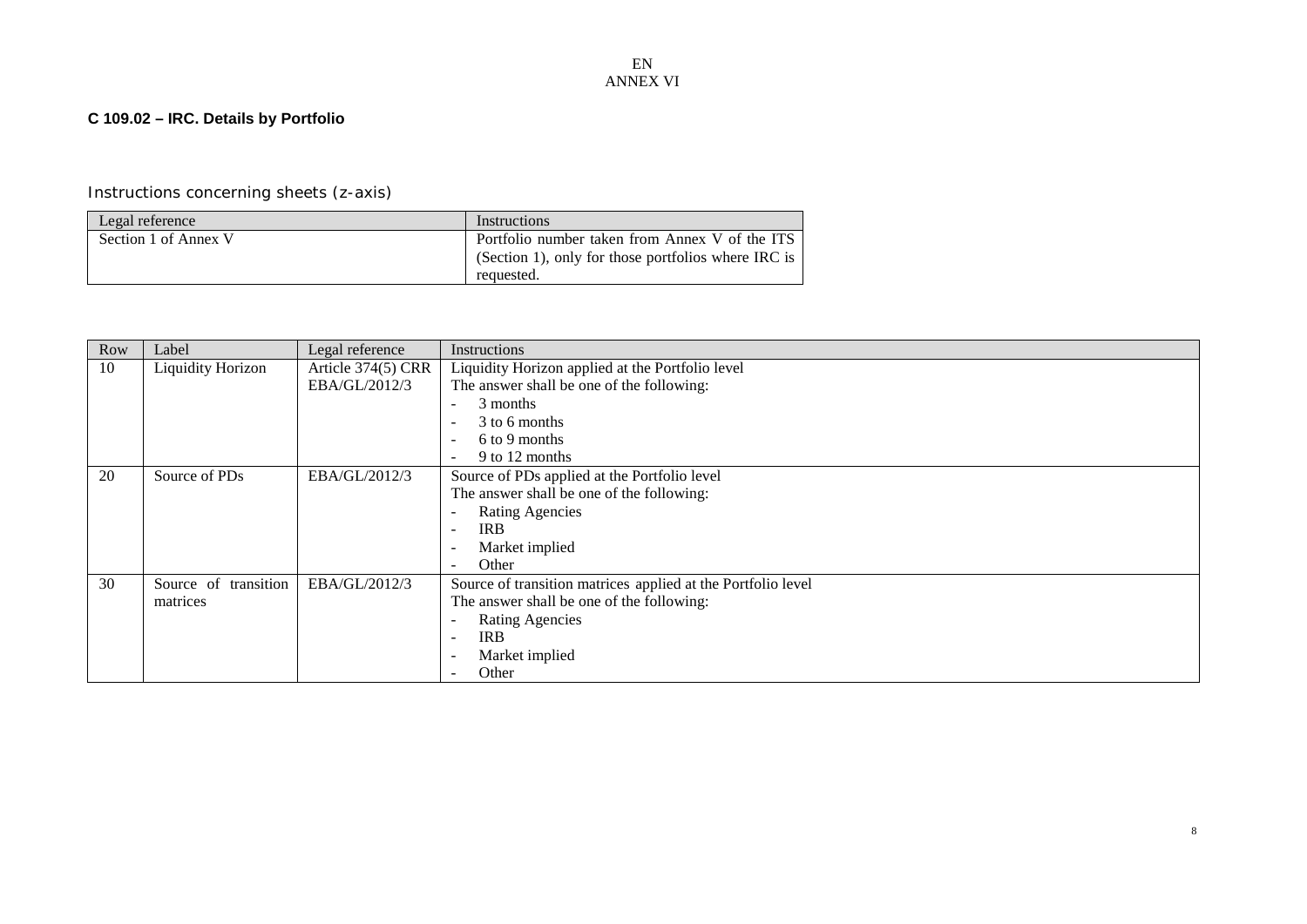## **C 109.03 – IRC. Amount by Portfolio/Date**

| Legal reference      | Instructions                                                                                          |
|----------------------|-------------------------------------------------------------------------------------------------------|
| Section 1 of Annex V | Portfolio number taken from Annex V of the ITS<br>(Section 1), only for those portfolios where IRC is |
|                      | requested.                                                                                            |

<span id="page-8-0"></span>

| Column | Label      | Legal reference     | Instructions                                                                                                            |
|--------|------------|---------------------|-------------------------------------------------------------------------------------------------------------------------|
| 010    | Date       |                     | Date of the IRC.                                                                                                        |
|        |            |                     |                                                                                                                         |
|        |            |                     | The following dates shall be reported                                                                                   |
|        |            |                     | 07/12/2015                                                                                                              |
|        |            |                     | 08/12/2015                                                                                                              |
|        |            |                     | 09/12/2015                                                                                                              |
|        |            |                     | 10/12/2015                                                                                                              |
|        |            |                     | 11/12/2015                                                                                                              |
|        |            |                     | 14/12/2015                                                                                                              |
|        |            |                     | 15/12/2015                                                                                                              |
|        |            |                     | 16/12/2015                                                                                                              |
|        |            |                     | 17/12/2015                                                                                                              |
|        |            |                     | 18/12/2015                                                                                                              |
| 020    | <b>IRC</b> | Articles 372 to 376 | Regulatory IRC obtained for each individual portfolio.                                                                  |
|        |            | CRR.                | If the bank does not calculate an IRC on that day of the week leave the cell blank (i.e. no zero values shall be intro- |
|        |            | EBA/GL/2012/3       | duced unless the result of the model is actually zero).                                                                 |
|        |            |                     | Figures shall be reported using a minimum precision equivalent to thousands of units and be reported in the Base Cur-   |
|        |            |                     | rency of the portfolio                                                                                                  |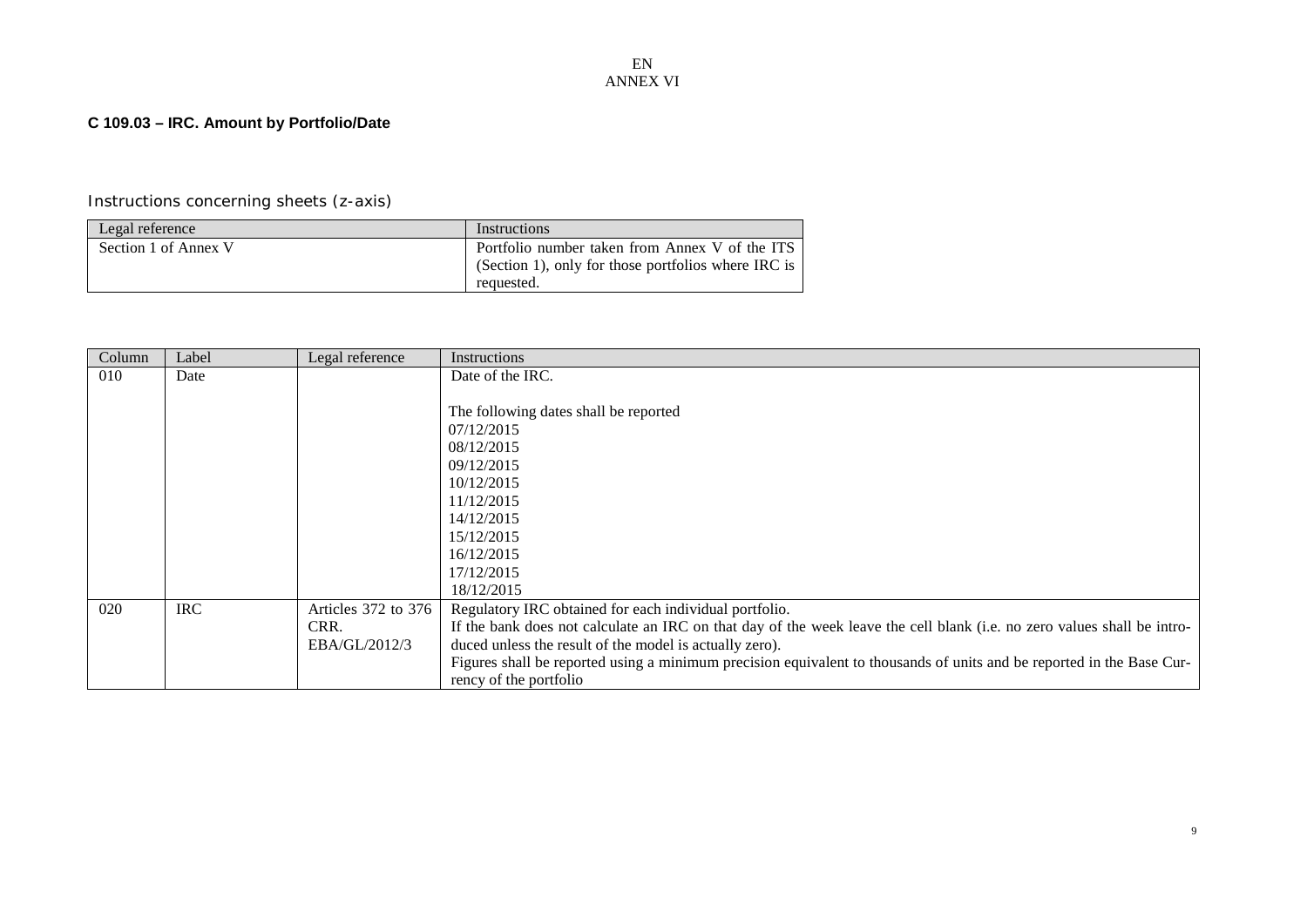### **C 110.01 – CT. Details of the Model.**

<span id="page-9-0"></span>

| Row | Label               | Legal reference | <b>Instructions</b>                                                        |
|-----|---------------------|-----------------|----------------------------------------------------------------------------|
| 10  | Number of modelling | Article 377 CRR | Number of modelling factors at the overall Correlation Trading Model level |
|     | factors             |                 | The answer shall be one of the following:                                  |
|     |                     |                 |                                                                            |
|     |                     |                 |                                                                            |
|     |                     |                 | More than 2                                                                |
|     |                     |                 | A blank cell is provided in case there is need for clarification           |
| 20  | Source of LGDs      | Article 377 CRR | Source of LGDs at the overall Correlation Trading Model level              |
|     |                     |                 | The answer shall be one of the following:                                  |
|     |                     |                 | <b>Market Convention</b>                                                   |
|     |                     |                 | LGD used in IRB<br>-                                                       |
|     |                     |                 | Other                                                                      |
|     |                     |                 | A blank cell is provided in case there is need for clarification           |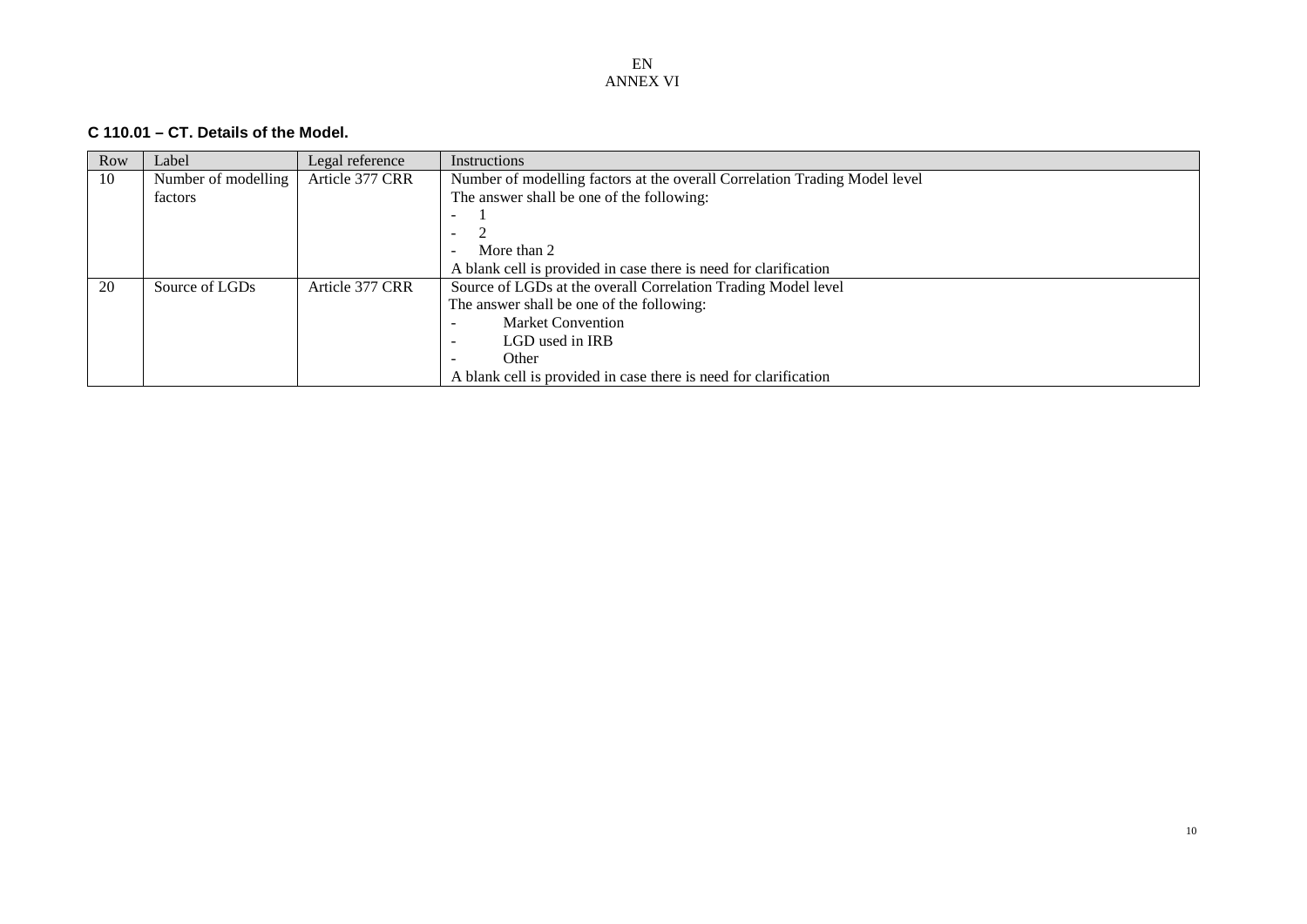## **C 110.02 – CT. Details by Portfolio.**

| Legal reference      | Instructions                                   |
|----------------------|------------------------------------------------|
| Section 3 of Annex V | Portfolio number taken from Annex V of the ITS |
|                      | (Section 3).                                   |

<span id="page-10-0"></span>

| <b>Row</b> | Label                | Legal reference    | Instructions                                                 |
|------------|----------------------|--------------------|--------------------------------------------------------------|
| 10         | Liquidity Horizon    | Article 377(2) CRR | Liquidity Horizon applied at the Portfolio level             |
|            |                      |                    | The answer shall be one of the following:                    |
|            |                      |                    | 3 months                                                     |
|            |                      |                    | 3 to 6 months<br>$\overline{\phantom{a}}$                    |
|            |                      |                    | 6 to 9 months<br>$\overline{\phantom{a}}$                    |
|            |                      |                    | 9 to 12 months                                               |
| 20         | Source of PDs        | Article 377 CRR    | Source of PDs applied at the Portfolio level                 |
|            |                      |                    | The answer shall be one of the following:                    |
|            |                      |                    | <b>Rating Agencies</b>                                       |
|            |                      |                    | <b>IRB</b><br>$\overline{\phantom{a}}$                       |
|            |                      |                    | Market implied                                               |
|            |                      |                    | Other                                                        |
| 30         | Source of transition | Article 377 CRR    | Source of transition matrices applied at the Portfolio level |
|            | matrices             |                    | The answer shall be one of the following:                    |
|            |                      |                    | <b>Rating Agencies</b><br>$\overline{\phantom{0}}$           |
|            |                      |                    | <b>IRB</b>                                                   |
|            |                      |                    | Market implied                                               |
|            |                      |                    | Other                                                        |